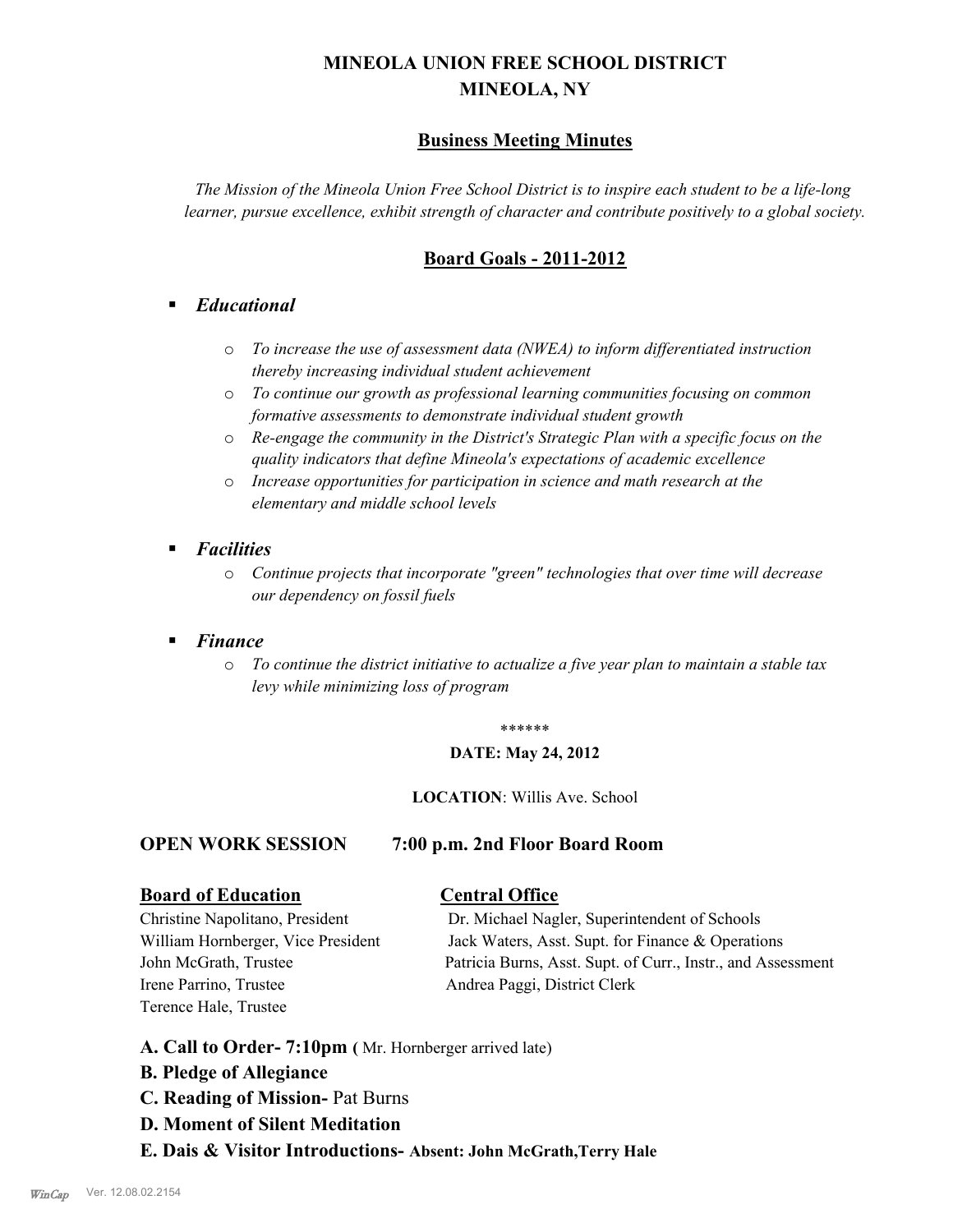#### **F. High School Student Organization Report**

There was no high school organization report tonight. The Superintendent introduced Mr. Freeman, Supervisor of Fine and Performing Arts, for a special presentation. Mr. Freeman stated there will be an Art Show on Tuesday, May 29th at 7:00pm and he added that the work will be on display for a few days for those unable to attend. Mr. Freeman introduced two Art students whose work will be on display, Vinny Tullo and Natalie Leitman. Ms. Leitman showed a piece of her artwork and stated that Mineola has a very good art program. She stated that her art work helped her to deal with some bullying that she had experienced. Natalie stated that she will be attending the College of St. Rose for Art in the fall. Vinny Tullo showed a painting that he had completed. He stated that our art program is very good and the teachers are amazing. Vinny stated that he will be attending FIT in the fall. Both students agreed that they were inspired by their teachers, encouraged to try new mediums and grew from the constructive criticism that they had received through their time at Mineola. The Board thanked Vinny and Natalie for coming and showing there work.

#### **G. Old Business**

Ms. Napolitano asked if there was any old business. Mr. Hornberger stated that the issue of multiple mailings to families with multiple chilren in the High School and the Middle School is still occuring. He requested that the Superintendent follow-up on this issue. Mr. Hornberger asked for the status of the creation of the loop committee. The Superintendent stated that the first meeting will be next Tuesday, May 29th. Mr. Hornberger asked for an update on the various projects. The Superintendent stated that Hampton is in good shape and the job is ahead of schedule. He fully expects the job to be complete and Hampton to be fully operational for the first day of school. The following items are being done in-house at Hampton: building is completely wired for computers; the computer team will be in there this summer; the installation of toilets and sinks is almost complete. Meadow Drive- we are awaiting approval from SED for the library and are anticipating a winter opening; there will be a lot of in-house work throughout the summer; there is a great deal of work including: re-do library, add a bathroom, replace small windows in back of the stage and wiring for computers. Jackson Avenue- we have a go ahead spot in the production line for the science room and will be close to open in September. The Art Room at the high school- the demolition will begin right after regents week. There will be no work at Cross Street this summer. Ms. Parrino inquired if there were any problems regarding moving teachers. The Superintendent stated that no problems so far and packing has begun. The boxes are being stored downstairs and Willis Avenue is primarily where movement will occur. Mr. Hornberger asked if the Superintendent had looked into the availability of grants for AGP. The Superintendent stated that he has not found any grants that we qualify for but he added that we need to look at what type of program we want. The Superintendent stated that we are currently exploring a Robotics program for 7th grade technology and there are staff members with the knowledge to do this program. The Superintendent stated that a survey was sent out to schools regarding language programs. Many schools do not have language in the early grades; some start in the third grade and others have an immersion program. The Superintendent stated that Rosetta Stone now has a school license and they can set up for all students to learn a language. The program is interactive and it is three times per week for 30 minutes. The Superintendent stated that they are interested in introducing the program in Mineola although, he is not sure how it would be done or if it should be required. He stated that he feel it would support children and their parents with their class. The Superintendent asked the Board what they think of this program. Mr. Hornberger stated that he is intrigued by the program but is not sure how it should be used. Ms. Napolitano asked if other districts are currently using it and the Superintendent stated not at this time. Ms. Napolitano stated that normally, Rosetta Stone is very pricey, so this may be a good opportunity. The Superintendent stated that Rosetta Stone is seeking out a district to try out the program. Mr. Hornberger stated that he likes the idea that a vendor is seeking us out for a pilot, but stated it should be looked at how the program can be used and what the cost would be for the district. Ms. Napolitano stated that there could be a possibility for ESL students and their parents could use it to learn English. The Superintendent will continue to look into this program. Finally, the Superintendent stated that he had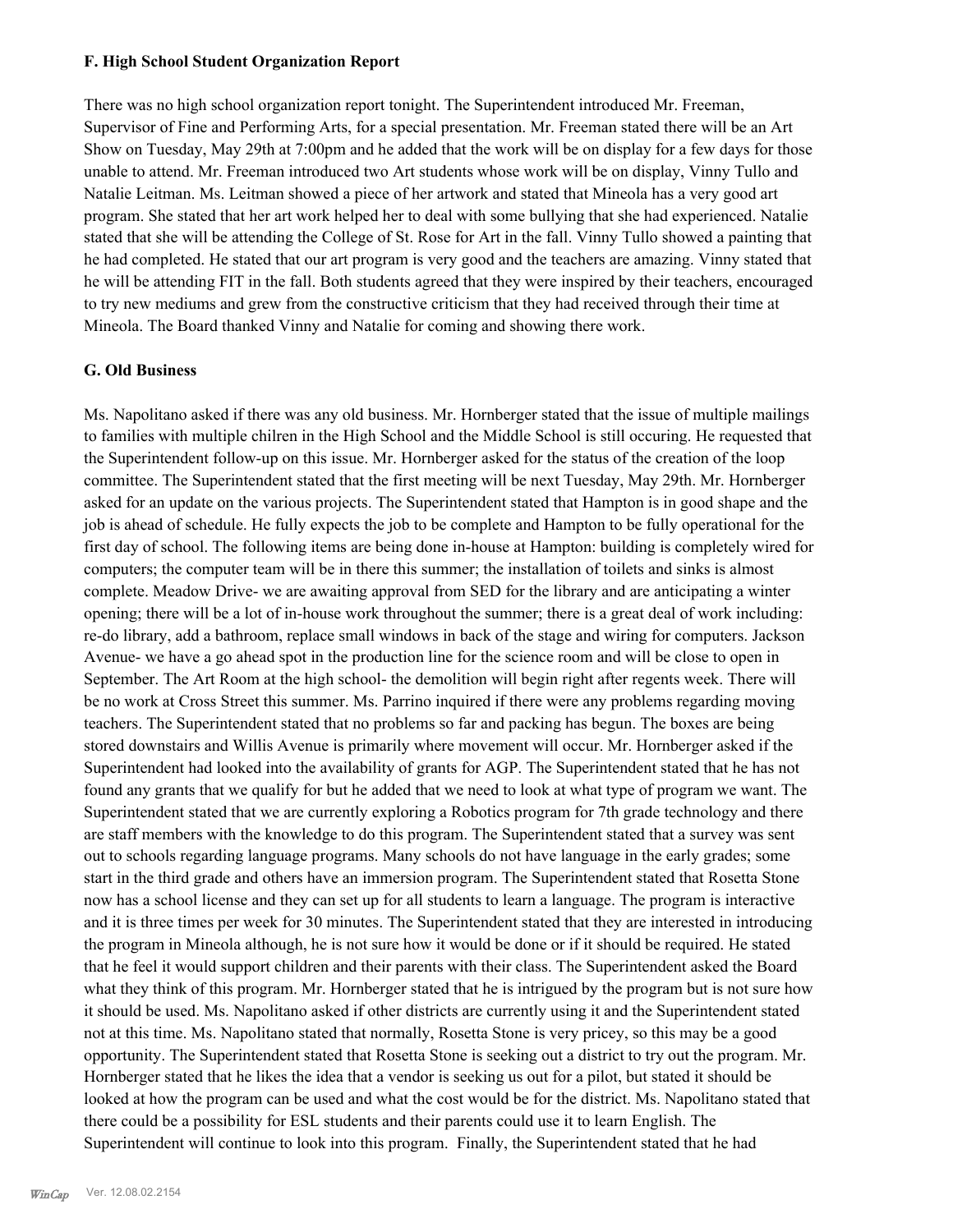received a letter from a community member requesting that the district looks at the practice of voting for Board candidates at large. The individual questioned as to whether or not this was a good change. The Superintendent wanted to acknowledge that this letter was received and stated that he will have this conversation with the Board at a later date.

#### **H. New Business**

# **1. TAX ANTICIPATION NOTE RESOLUTION OF MINEOLA UNION FREE SCHOOL DISTRICT, NEW YORK, ADOPTED MAY 24, 2012, AUTHORIZING THE ISSUANCE OF NOT TO EXCEED \$15,000,000 TAX ANTICIPATION NOTES IN ANTICIPATION OF THE RECEIPT OF TAXES TO BE LEVIED FOR THE FISCAL YEAR ENDING JUNE 30, 2013 RESOLUTION #75 - BE IT RESOLVED** that the Board of Education of the Mineola Union Free School District, in the County of Nassau, New York as follows:

Section 1. Tax Anticipation Notes (herein called "Notes") of Mineola Union Free School District, in the County of Nassau, New York (herein called "District"), in the principal amount of not to exceed \$15,000,000, and any notes in renewal thereof, are hereby authorized to be issued pursuant to the provisions of Sections 24.00 and 39.00 of the Local Finance Law, constituting Chapter 33-a of the Consolidated Laws of the State of New York (herein called "Law").

Section 2. The following additional matters are hereby determined and declared:

(a) The Notes shall be issued in anticipation of the collection of real estate taxes to be levied for school purposes for the fiscal year commencing July 1, 2012 and ending June 30, 2013, and the proceeds of the Notes shall be used only for the purposes for which said taxes are levied.

(b) The Notes shall mature within the period of one year from the date of their issuance.

(c) The Notes are not issued in renewal of other notes.

(d) The total amount of such taxes remains uncollected at the date of adoption of this resolution.

Section 3. The Notes hereby authorized shall contain the recital of validity prescribed by Section 52.00 of the Law and shall be general obligations of the District, and the faith and credit of the District are hereby pledged to the punctual payment of the principal of and interest on the Notes and unless the Notes are otherwise paid or payment provided for, an amount sufficient for such payment shall be inserted in the budget of the District and a tax sufficient to provide for the payment thereof shall be levied and collected.

Section 4. Subject to the provisions of this resolution and the Law, and pursuant to Sections 50.00, 56.00, 60.00 and 61.00 of the Law, the power to sell and issue the Notes authorized pursuant hereto, or any renewals thereof, and to determine the terms, form and contents, including the manner of execution, of such Notes, and to execute arbitrage certifications relative thereto, is hereby delegated to the President of the Board of Education, the chief fiscal officer of the District.

Section 5. The Notes shall be executed in the name of the District by the manual signature of the President of the Board of Education, the Vice President of the Board of Education, the District Treasurer, the District Clerk, or such other officer of the District as shall be designated by the chief fiscal officer of the District, and shall have the corporate seal of the District impressed or imprinted thereon which corporate seal may be attested by the manual signature of the District Clerk.

Section 6. This resolution shall take effect immediately.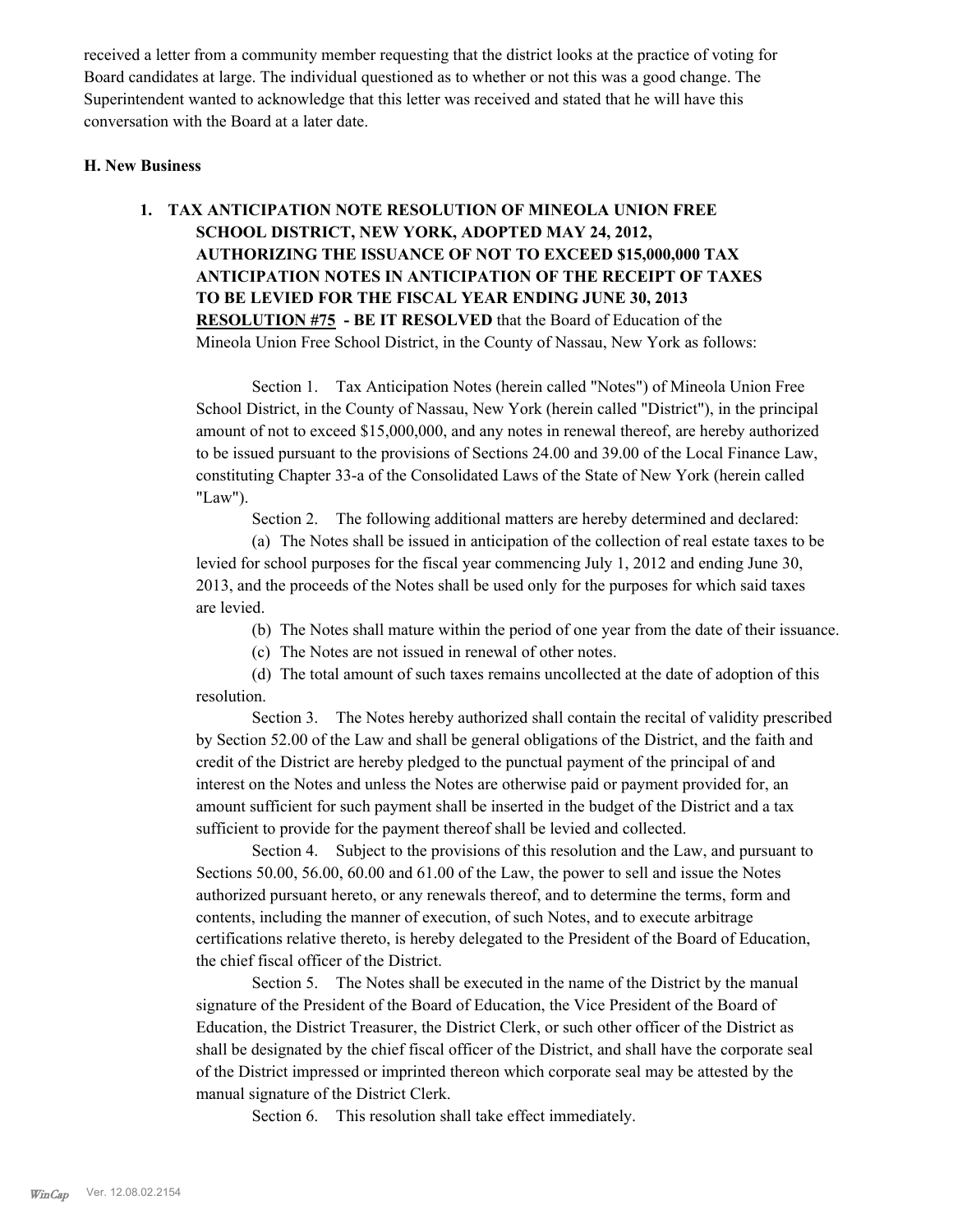**Motion:** William Hornberger **Second:** Irene Parrino

Discussion: The Superintendent explained that while the District waits for the County to collect taxes, we borrow this money in order to pay the bills.

| Yes: | Irene Parrino        | No: | <b>None</b> |
|------|----------------------|-----|-------------|
|      | William Hornberger   |     |             |
|      | Christine Napolitano |     |             |

**Passed:** Yes

#### **I. Consensus Agenda**

**RESOLUTION #76-BE IT RESOLVED** that the Board of Education approves the consensus agenda items I.1.a.. through I.9, as presented.

**Motion:** William Hornberger **Second:** Irene Parrino

Discussion: Ms. Napolitano stated that she is thrilled to see that the Marching Band will be going to Disney and perform this year and also, she is very excited about the new exchange to Austria. Ms. Parrino asked if the SCOPE program will be expanding to Hampton Street. Ms. Burns stated that there is not a huge interest at Hampton for SCOPE and there is a 20 child minimun by SCOPE to run a program. No further discussion.

Yes: Irene Parrino **No:** None William Hornberger Christine Napolitano

**Passed:** Yes

# 1. **Instruction**

- a. Resignation(s)
- That the Board of Education accepts the resignation of Michael B. Perro, Varsity Head Lacrosse Coach, effective June 30, 2012. 1.
- b. Appointments Instruction
- The Board of Education approves the appointment of Catherine Vays-Maiman, to the position of Director of Pupil Services effective July 1, 2012. Salary: \$163,0000. Probationary Period: July 1, 2012 to June 30, 2015. 1.
- Appointment(S) Sub Teacher per diem c.

The Board of Education accepts the following individual(s) as Per Diem Substitute Teacher(s) for the current school year, at a daily rate of \$100.00 per day; and retirees at a daily rate of \$125.00 per day.:

| EMPLOYEE NAME | <b>EMPLOYEE CERTIFICATION</b>                      |
|---------------|----------------------------------------------------|
| Marli Wilkens | Childhood Education (Grades 1-6), SWD (Grades 1-6) |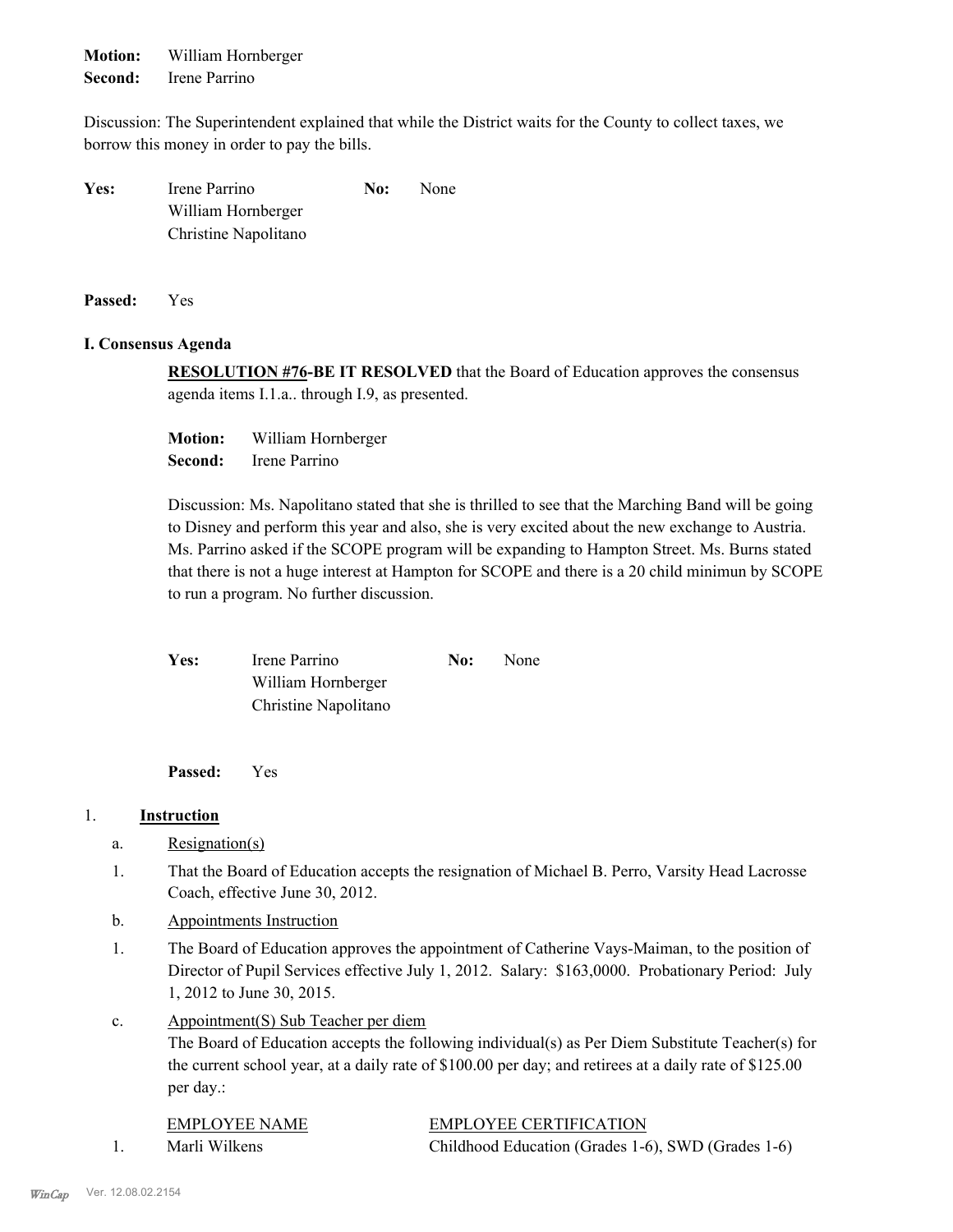# EMPLOYEE NAME EMPLOYEE CERTIFICATION

2. Tilia Erreich, Mineola Retiree Special Education, N-6 (retiree rate is \$125)

Appointment(S) Summer Language d.

> That the Board of Education approves the following staff members for the Summer Language Programs 2012, to be funded by Title III LEP & Title I Funds, (Salary, hourly summer wages are based on the MTA contractual rates):

|                  |                                        | <b>EMPLOYEE NAME</b>  | <b>STEP</b> | <b>STIPEND</b> |
|------------------|----------------------------------------|-----------------------|-------------|----------------|
| 1.               | <b>Administrator Elementary Summer</b> | Dominick J. Tolipano  | 3           | \$7,346        |
|                  | Language Program 2012                  |                       |             |                |
| 2.               | Summer School Teacher                  | Jodi Desantis-Helming | 2           | \$3,565.92     |
| 3.               | Summer School Teacher                  | Morgan Mercaldi       | 3           | \$3,854.91     |
| $\overline{4}$ . | Summer School Teacher                  | Thomas C. Nucci       | 3           | \$3,854.91     |
| 5.               | Summer School Teacher                  | Marie Watson          | 3           | \$3,854.91     |
| 6.               | Summer School Teacher                  | Iyla Wilson           |             | \$3,280.92     |
|                  |                                        |                       |             |                |

#### Appointment(S) Summer Jumpstart e.

That the Board of Education approves the following teachers for the Summer Jump start Program, to be funded by Title III LEP (Salary, hourly summer wages are based on the MTA contractual rates):

| EMPLOYEE NAME      | <b>STEP</b> | <b>STIPEND</b> |
|--------------------|-------------|----------------|
| Joan Eisele-Cooper |             | \$1726.80      |
| Teri Wolfe         |             | \$2028.90      |
| Andrea Romano      |             | \$2,028.90     |

# f. Leave(s) of Absence/Personal

That the Board of Education grants a request to Maureen Connolly, for an unpaid Leave of Absence, due to personal reasons, effective September 1, 2012 to June 30, 2013. 1.

# 2. **Instruction: Committee on Special Education**

That the Board of Education approves the CSE/CPSE/SCSE recommendations for programs and services for students with IEPs for the time period from 3/1/12 to 3/31/12.

# 3. **Instruction: Contracted**

a. That the Board of Education accepts the related services agreement between Gayle E. Kligman Therapeutic Resources and the Mineola UFSD for the 2012- 2013 school year.

b. That the Board of Education accepts the special Education Services between North Shore Central SD and the Mineola UFSD for the 2011- 2012 school year.

c. That the Board of Education accepts the related services agreement between All Island Kids Therapy, LLC and the Mineola UFSD for the 2012- 2013 school year.

d. That the Board of Education accepts the related services agreement between Horizon Healthcare and the Mineola UFSD for the 2012- 2013 school year.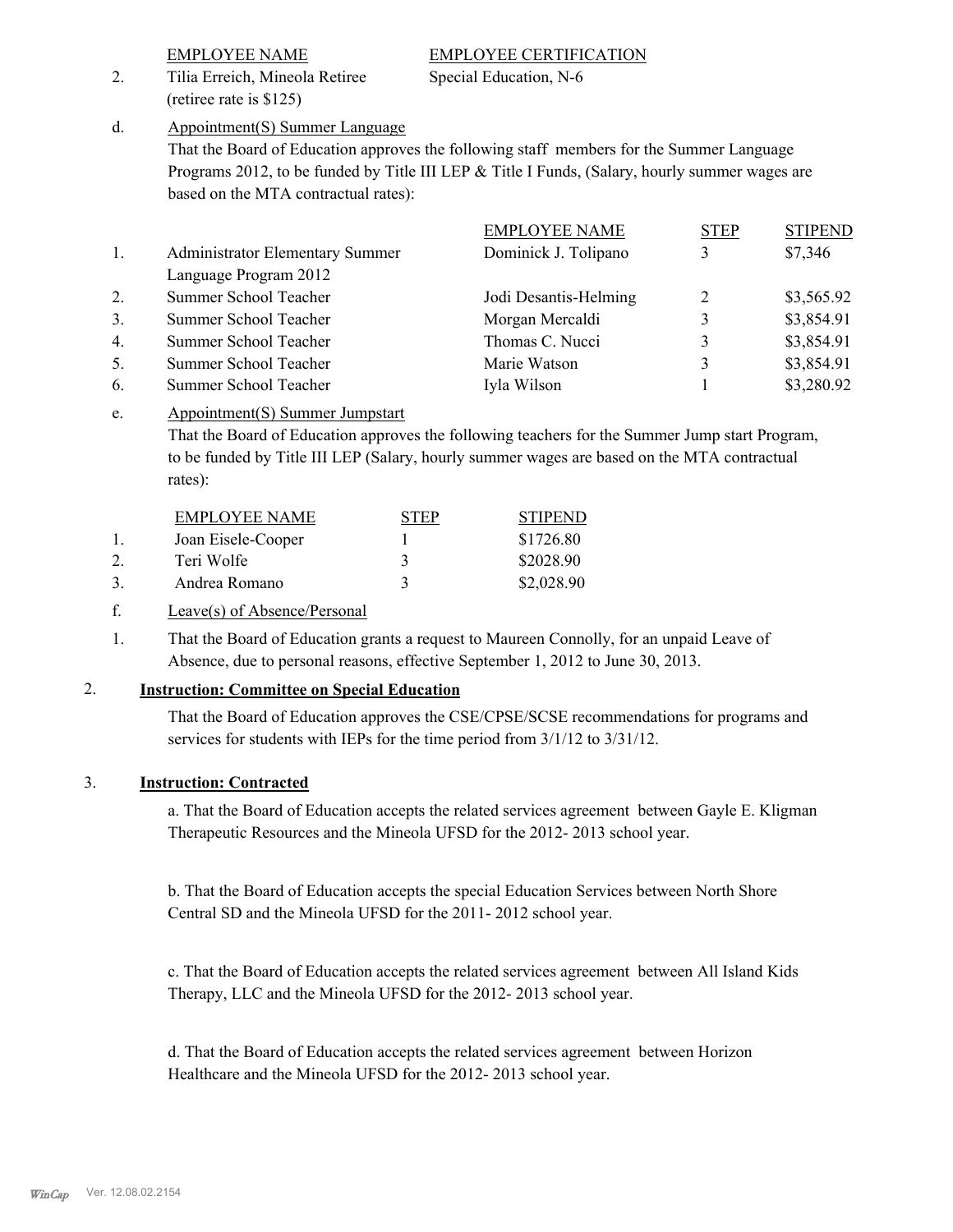e. That the Board of Education approves the license and operating agreement between the Mineola UFSD and SCOPE Education services for the After School Child Program for the 2012-2013 school year.

f. That the Board of Education approves the license agreement between the Mineola UFSD and the SCOPE Education Services for the PSAT/SAT Preparatory Program for the Fall of 2012.

g. That the Board of Education approves the service agreement between Metro Therapy, Inc.and the Mineola UFSD for the period of May 15, 2012 through June 30, 2013.

# 4. **Instruction: Student Actions**

That the Board of Education approves the following 2012-2013 Marching Band and Guard Trips: **Band Camp**: Tuesday August 14- Sunday, August 19- Circle Lodge/Camp Kinder Ring-Hopewell Junction, NY a.

**New York State Field Band Conference Marching Band Championship:** Saturday, October 27- Monday,October 29(returning after school)

**Bienniel Marching Band Trip to Disney World:** Friday, February 15, 2013(leaving after school) - Friday, February 22, 2013.

**WGI International Championships:** Wednesday, April 10, 2013 (leaving after school)- Sunday, April 14, 2013.

- That the Board of Education approves the arrangement of a high school exchange trip to Graz, Austria, in which Austrian students will come to Mineola in mid-September 2012 and our students will travel to Austria during February break 2013. b.
- That the Board of Education approves the overnight Guidance Department field trip to Boston, MA to visit the campuses of various colleges in the area from September 20, 2012 through September 21, 2012. c.

# 5. **Civil Service**

- a. Resignation(s)
- That the Board of Education accepts the resignation of Maria Condoleo-Peitler, part time Teacher Aide at Jackson Avenue School, effective May 11, 2012. 1.
- That the Board of Education accepts the resignation of Shanelle Glover, part time Bus Attendant in Transportation, effective May 14, 2012. 2.
- b. Leave(s) of Absence
- That the Board of Education approves a paid Medical Leave of Absence to Mary Balducci, part time Teacher Aide at the Middle School, effective May 1, 2012, due to surgery. Return date to be determined by her physician. 1.
- c. Resignation(s)
- That the Board of Education accepts, with regret, the resignation for the purpose of retirement, of Vincent DiSpigno, Bus Driver, effective June 29, 2012. 1.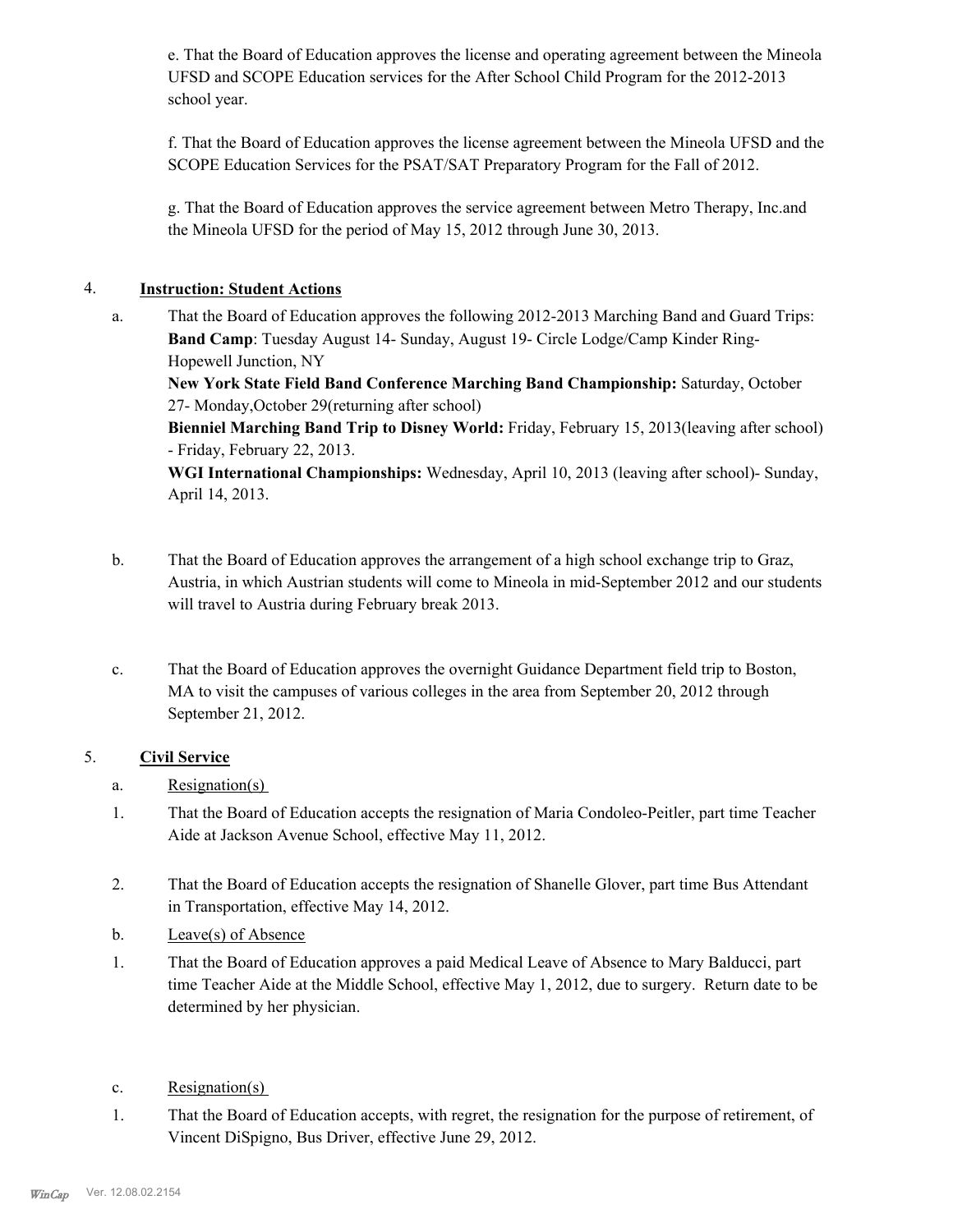- That the Board of Education accepts, with regret, the resignation for the purpose of retirement, of Joann Rios, Bus Driver, effective June 29, 2012. 2.
- d. Excessing a Position
- That the Board of Education approves the excessing of two Cleaner positions due to the closure of the Willis Avenue School, effective June 30, 2012. 1.

# 6. **Business /Finance**

# a. **Treasurer's Report**

That the Board of Education accepts the Treasurer's report for the period ending March 31, 2012 and directs that it be placed on file.

# b. **Approval of Invoices and Payroll**

That the Board of Education accepts the Invoices and Payroll for the period ending April 30, 2012

Warrant #19 \$ 162,060.64 Warrant #20 \$ 489,660.06 **TOTAL EXPENSES \$ 651,720.70**

PAYROLL #19 & #20 General  $$4,051,153.45$ F Fund \$ 71,967.56

# **TOTAL PAYROLL \$4,123,121.01**

# 7. **Business/Finance: Contract Approvals**

That the Board of Education approves Health Contracts, providing health services for Mineola resident children attending non-public school, between the Mineola UFSD and following applicable districts for the 2011- 2012 school year.

- Garden City UFSD

- New Hyde Park- Garden City Park UFSD

# 8. **Business/Finance: Bids**

That the Board of Education approves the awarding of the Irrigation Installation & Service Co-Op bid for the 2012- 2013 school year to Sipala Landscape Services, the lowest responsible bidder, meeting all specifications.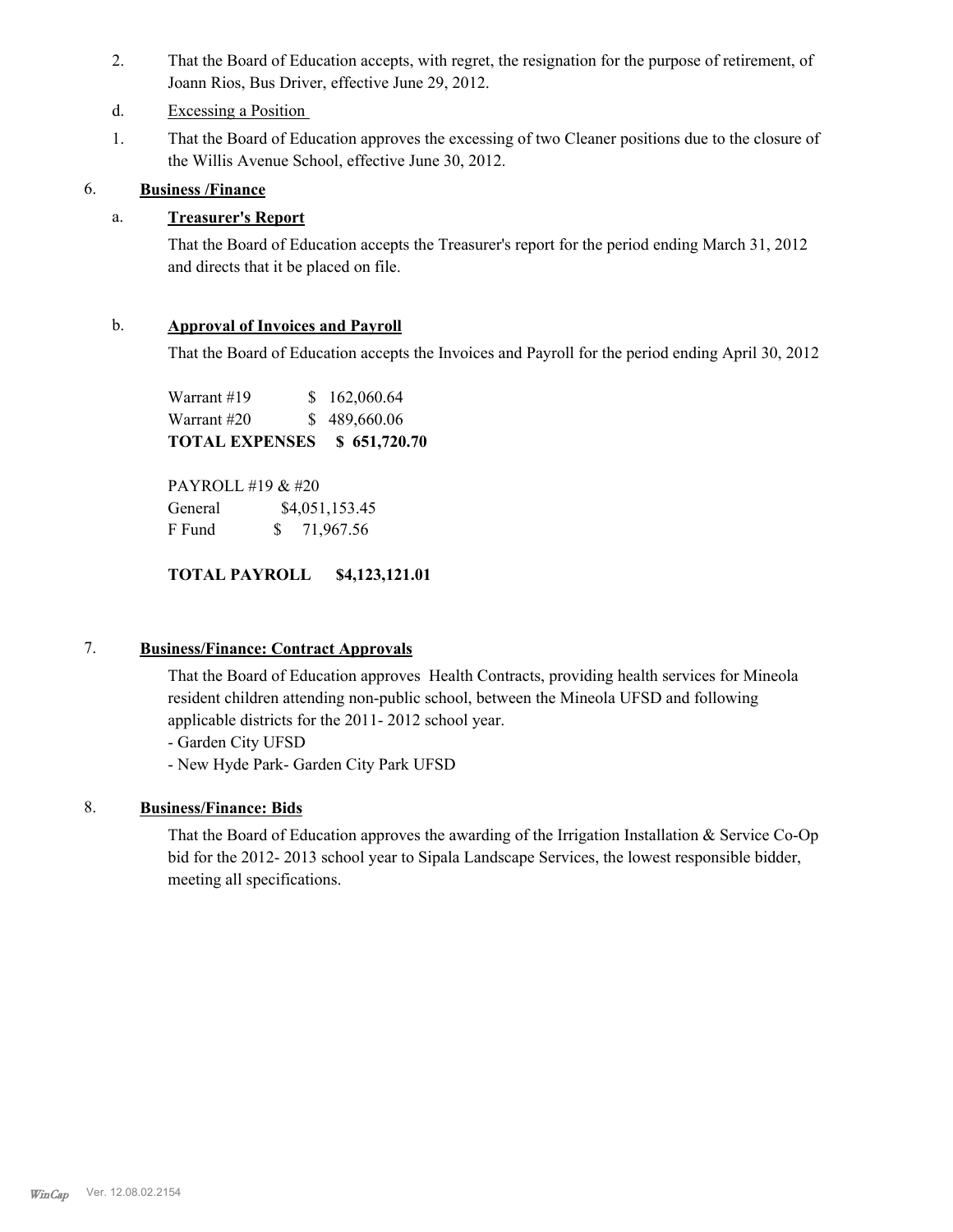# 9. **Other**

That the Board of Education approves the amended list of appointment of the following individuals to serve as Registrars and Inspectors at the Annual Election and Budget Vote held **Tuesday, May 15, 2012** at the hourly rate of pay, \$10.00:

#### **Chief Election Inspectors:**

American Legion: **Eileen Alexander**  Hampton Street: **Maryann Iaquinto** Jackson Avenue: **Carolina Macedo** Meadow Drive: **Raymond Kwiatek**

# **Registrars:**

American Legion: Joanne Fitzgerald, Kathleen Finn, Jessica Behrman Hampton Street: Kathleen Fabiszewski, Marie DeStefano, Frank Iaquinto Jackson Avenue: Edith Horowitz, MaryAnn Swinski, Eugene Raffetto Meadow Drive: Debra Donovan, Jaclyn Smith

#### **Inspectors:**

American Legion: James Smith, Loretta Piotrowski, Lynn Clifford, Margaret Mahon Hampton Street: Nora Coniglio, Michael Coniglio, Marian Kessler Meadow Drive: Douglas Cegelski, Ann Marie Smith Jackson Avenue: Flore Rowe, Marie Encizo, Karen Dombeck

# **J. Public Comments**

Ms. Napolitano opened the floor to public comments. Claudia Kessler, parent, asked the Superintendent about the many mailings from the district and questioned if edline could be used to reduce the amount of paper used. The Superintendent stated edline could be used if the district has the family e-mail address. He stated that the district could look at having an opt-out of paper mailings for parents who are interested. Ms. Kessler stated that when looking into the possible pilot program with Rosetta Stone, there are also a lot of free apps available such as "living language". Ms. Kessler asked if there is a way of grouping children in AGP according to interests. The Superintendent stated that nothing stops the teacher from doing this. He stated that the ability to differentiate for each child is directly related to the teacher's ability. Mr. Hornberger asked the Superintendent that in cases where this doesn't happen, what a parent can do. The Superintendent stated that parent should contact the teacher and the building administrator. He added that we need to change how we teach and this takes time. The next comments were made by Mr. Otto, a community member, thanked the Board for their work in getting the budget passed. He had a question regarding traffic safety and asked if there is an age group where kids can be trained in traffic safety. The Superintendent stated that there is a safety patrol at some of our schools. He added that there have been some cutbacks on crossing guards and they have been replaced by patrol cars. Ms. Desiderio, parent, thanked the Board for putting out a sound budget this year. She asked where the summer music program is being held this year. It was stated that the music program will be at the middle school. Additionally, she asked when parents can expect the NWEA scores. The Superintendent stated that scores will be mailed with the report cards and there will be a NWEA presentation at the reorganization meeting. Finally, Ms. Kessler, parent, had one final question as to whether or not there are window guards on the 2nd floor windows. The Superintendent stated that this can be looked into.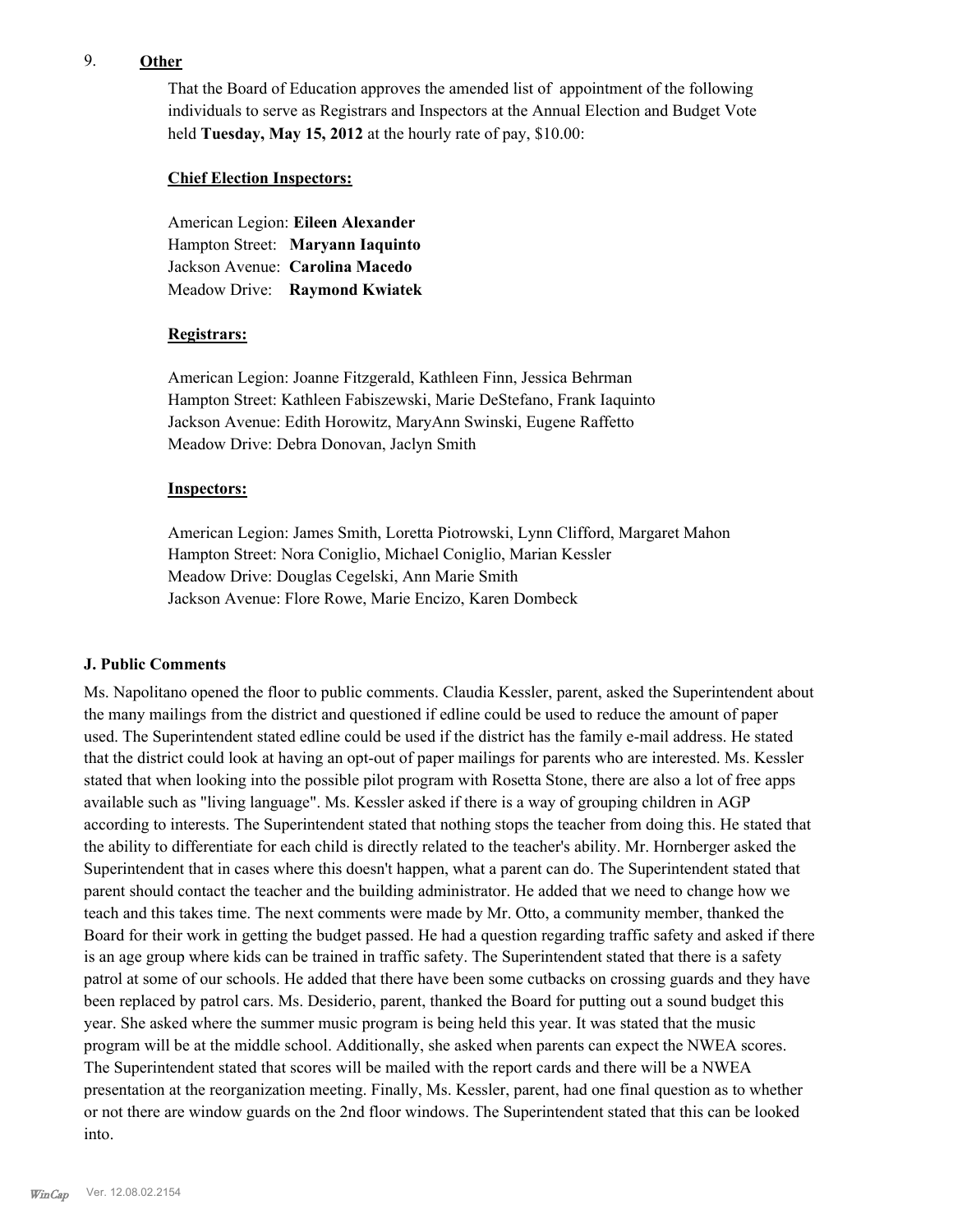#### **K. Board of Education Reports**

Comments from Board President Board Committee Report Superintendent of Schools' Reports & Comments Superintendent Comments Capital Updates Table Reports Finance and Operations Report Monthly Financial Report Building and Grounds Report Building Usage Vandalism Work order Status Transportation Report

Special Reports

Public Questions - Board Committee Reports; Student Organization Report, Superintendent's Report; Table Reports (All Finance & Operations Functions); and Special Report

Comments from the Board President: Ms. Napolitano thanked the community for passing the budget and for the votes that she received. Ms. Napolitano stated that she is privileged and honored and she welcomed Mr. Barnett to the Board. Ms. Napolitano stated that she would like to make some clarification to statements that Mr. McGrath made in a letter on the Patch; unfortunately, she added Mr. McGrath is not here this evening. Ms. Napolitano stated that in his letter, Mr. McGrath stated that "we as a district did an employee survey" and Ms. Napolitano stated that there was no survey. Mr. Hornberger added that he knows of no such survey in his time served as Board member. The Superintendent stated that since 1991 there was no survey to his knowledge. Ms. Napolitano stated that Mr. McGrath also stated in his letter that "as a result of configuration class size is up to 27 students and this has affected test scores". Ms. Napolitano stated that the district adheres to class size guidelines. She added that we no longer have class size of 13 students but we are one of the lowest in Nassau County.

Superintendent's Report: The Superintendent stated that for this year's election, we began scanning the books. He stated that scanning provided the district with a great deal of information such as how many parents are voting. The Superintendent stated that one interesting fact that we learned was that our parents did not pass the budget; in fact many parents are not even registered. It was the community members that helped pass this year's budget. The Superintendent stated that he just had a few items to mention this evening. He stated that this is a busy time of year at the schools and many activities are taking place. The 4th grade concert was very interesting with Hampton and Meadow performing together. The 5th grade concert also took place last week. Dr. Nagler stated that he is very proud of all of the musicians. The Student Service Center had its award ceremony and the amount of students who volunteer is phenomenal. Last night was the Science Symposium; the Science Research students displayed their research projects. The Superintendent stated that the work is very high quality and students are conducting true experiments. He was amazed at how well students knew their material and many students placed at various competitions. The next Board meeting is Wednesday, June 6th, as it was moved due to a conflict with the senior prom. The presentations that evening will include: Dignity for all students and the introduction of two new policies and tenure awards. Next year, the Superintendent stated that the district will offer instruments to all students. Finally, June 6 and 7, the Middle School will present the "School House Rock" production. The Superintendent stated that he was in need of an executive session.